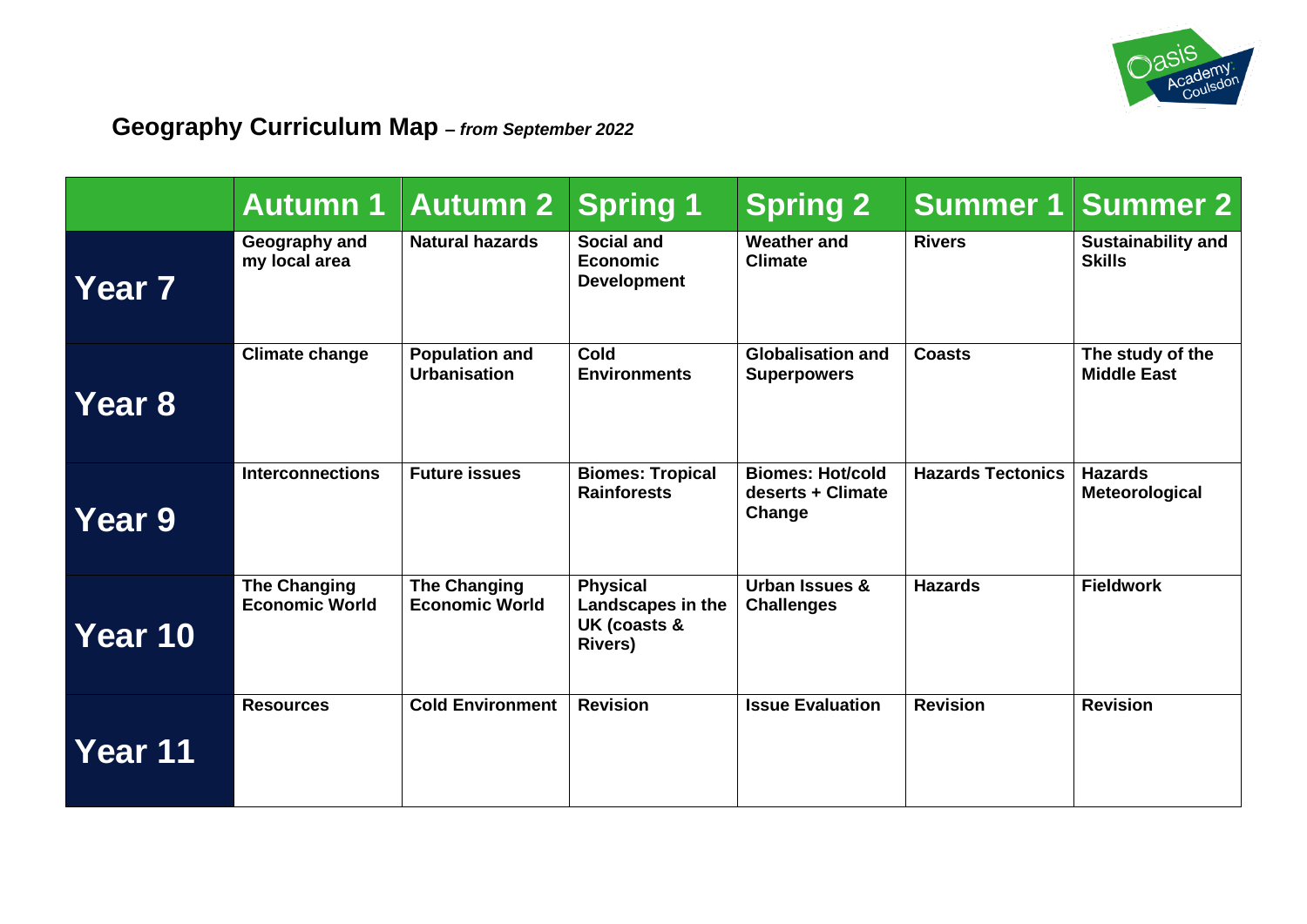

# **Geography**

The OCL Curriculum Statement of Intent has been carefully considered for each curriculum area to ensure the content designed meets this at every opportunity. The Geography curriculum specifically meets the OCL statement of intent by focussing on character, competence and community in the following areas:

### **Core Values**

#### **Character**

The curriculum's fundamental aim is to instil a love of learning about the world around us for all students. In Oasis we celebrate diversity and the curriculum therefore explores and celebrates a range of global places, cultures and traditions. This relies on the curriculum drawing on accurate, up to date representations of places and cultures in an ever changing world and how changing socio-economic circumstances impact on quality of life and well-being. Students will be developed holistically, encouraged to become the best versions of themselves by emphasising their role in order to better understand how their actions impact on others and the wider environment.

#### **Competence**

The Geography curriculum is an academic and rigorous curriculum, which places a large emphasis on knowledge. It is designed to ensure the very best outcomes for students using the latest research in cognitive science. The Oasis Geography curriculum gives students the skills to use this knowledge to think deeply about key Geographical concepts and processes. Central to the curriculum is the application of this knowledge to answer complex questions developing skills of critical thinking, analysis and evaluation. Furthermore, students will develop geographical skills, gaining confidence in interpreting information from maps, graphs, data and photographs. It will ensure students aspire and take the next steps in their education and personal challenges.